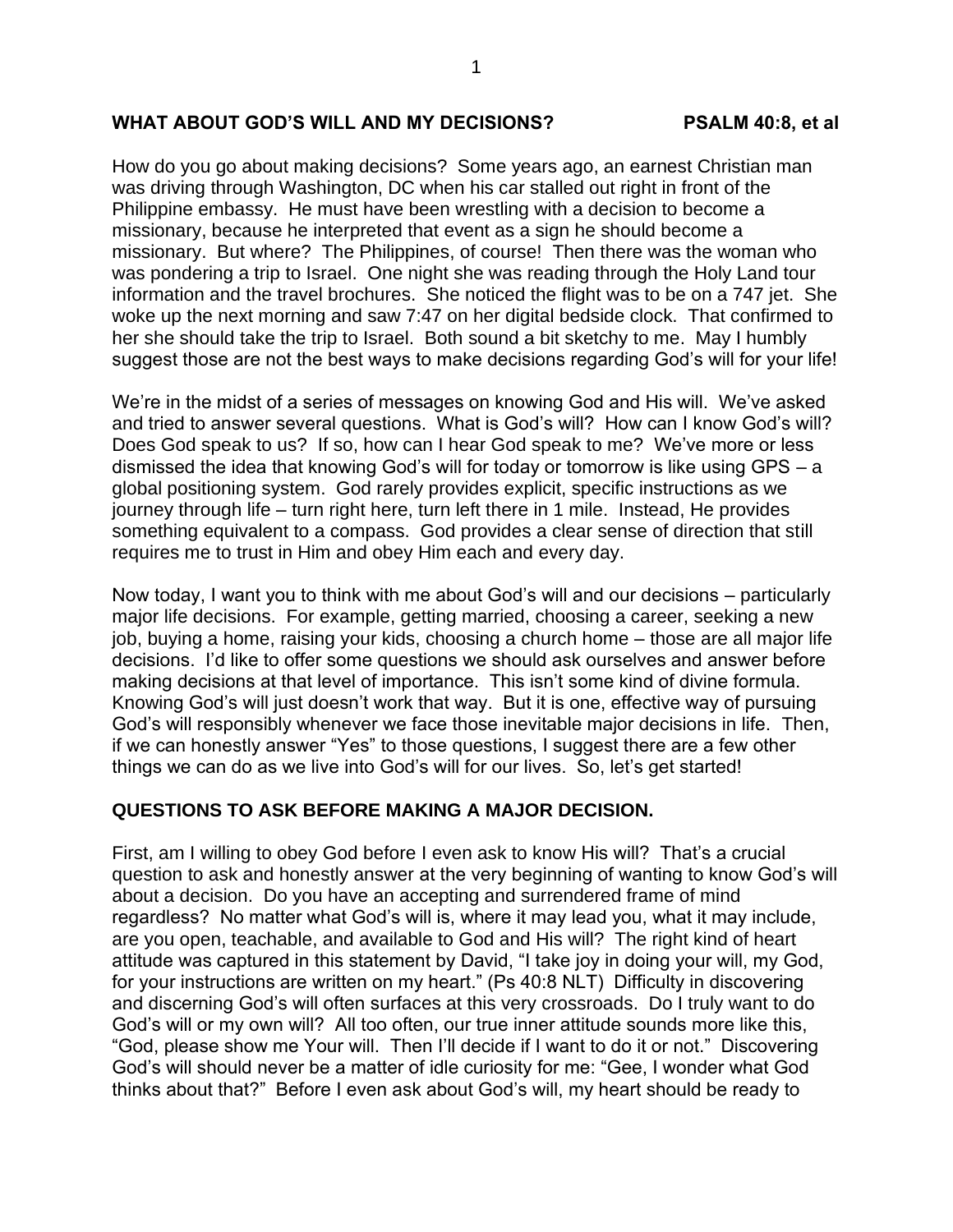surrender to it and commit to do it. You might even have to say, "God, I'm not sure I'm ready to do Your will. I don't know if I want to do it or not. But, I'm willing to be made willing!" That's a good, honest place to start. Invite the Lord to change your heart if necessary and make you willing to obey Him even before you ask anything of Him.

Second, am I in fellowship with God? Did you know it's possible to be a child of God but not be on speaking terms with Him? If you've had kids - or you are a kid - you know what I mean. Parent and child exchange some angry words perhaps because the child deliberately disobeyed his or her parent. Does the child stop being related to the parent? No, but there can be a disruption in the relationship. The same kind of thing can happen between you and God. Unconfessed sin will always disrupt your relationship with God. Now, it doesn't mean you stop being God's child, but it can certainly create some significant static in your communication with Him. If you truly want to know God's will for your life, it just doesn't make sense to keep on tolerating known sin in your life. What should you do, then? Confess that sin to God, turn away from it, and ask God for His help to stop committing it. The Bible gives us a very clear warning about how sin can disrupt our communication with God. It says, "If I had not confessed the sin in my heart, the Lord would not have listened." (Ps 66:18 NLT) But then it provides this wonderful promise, "But if we confess our sins to him, he is faithful and just to forgive us our sins and to cleanse us from all wickedness." (1 Jo 1:9 NLT) A clear conscience is necessary to have the best kind of connection to God. And fellowship with God is necessary to understand God's will accurately.

Here's a third question. Have I searched the Bible? God's will is often found in God's Word. God will never lead you to make a decision that contradicts a principle found in the Bible. So, when you need to make a major decision, that's all the more reason to read and study your Bible. Most of us know we can look up specific words or concepts on Bible apps or in the back of study Bibles which enable us to learn more about what the Bible says on many topics. Let's say you're considering marriage. No, the Bible will not tell you if you should marry a specific person or confirm his or her name in some magical way. But if you look up the word "marriage" or other words related to it, you'll find verses that provide important principles about marriage itself that God can then use to direct you in your specific situation. Or let's say you're considering a job change. No, the Bible will not tell you whether to accept a certain job offer or not. But if you study what the Bible says about work, you might well discover some principles God will use to guide you in your decision. Or let's say you've been fighting a losing battle with stress lately. Studying the Bible on the subject of stress can yield important information. You can find principles, commands, examples, and promises you can apply to your life.

There's a certain attitude towards God's Word we need to have each and every day, but especially when faced with major life decisions. "Oh, how I love your instructions! I think about them all day long. Your commands make me wiser than my enemies, for they are my constant guide. Yes, I have more insight than my teachers, for I am always thinking of your laws. I am even wiser than my elders, for I have kept your commandments." (Ps 119:97-100 NLT) Knowing God's Word makes you wiser than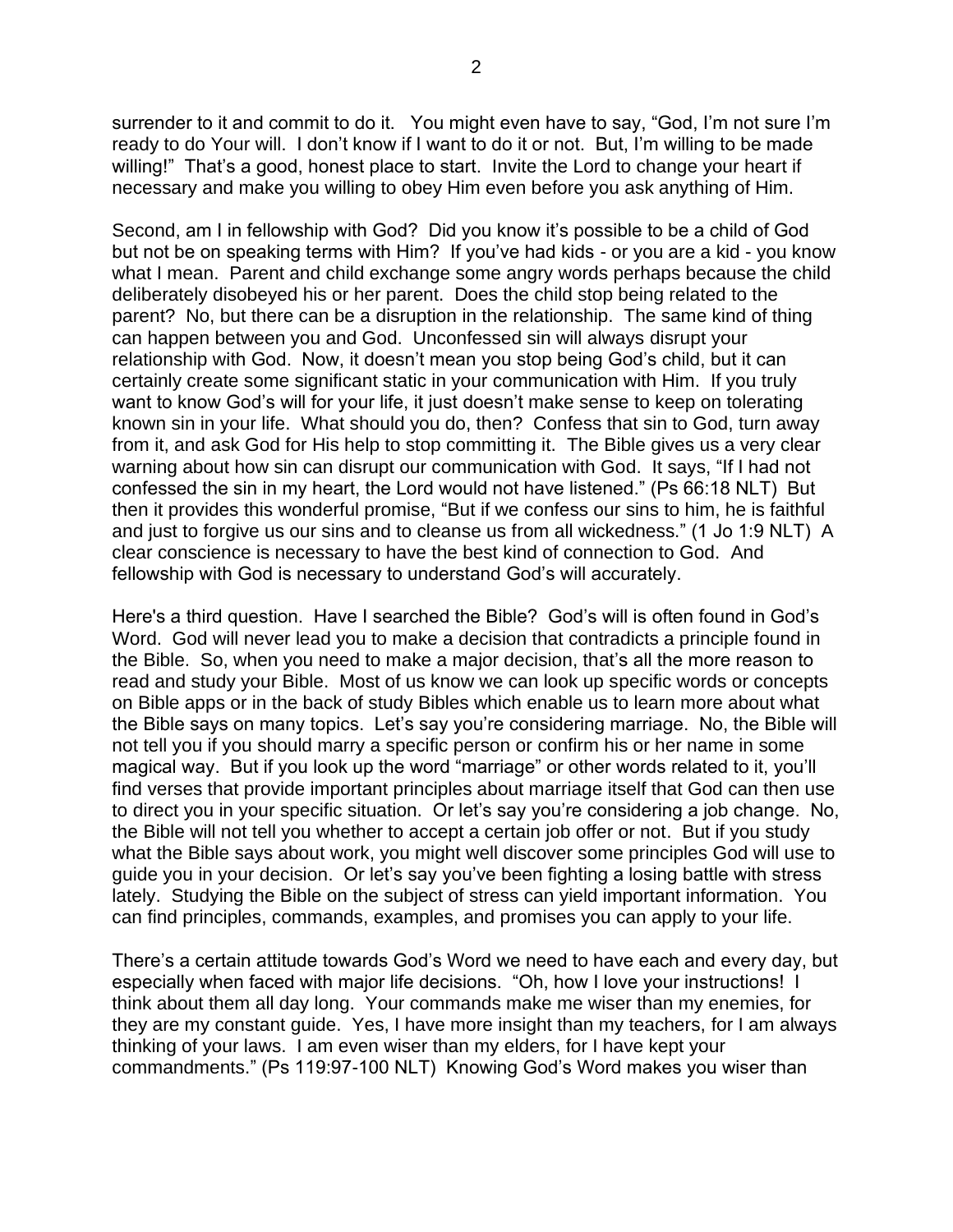your enemies, gives you more insight than your teachers, and provides more insight than you get just by living a long time. That's an impressive list of promises, isn't it?!

Fourth, have I prayed for God's wisdom? Now, prayer seems like a really obvious thing to do if you want to get God's guidance about some major life decision. But have you actually done it? Have you literally prayed about it? Do you even commit five minutes a day to asking God what you should do when you're faced with a major life decision? I simply remind you of what the Bible itself says to do at this very point. "If you need wisdom, ask our generous God, and he will give it to you. He will not rebuke you for asking." (Jam 1:5 NLT) Remember, also, that God respects persistence when it comes to prayer. That's one way He knows if you're serious about what you're asking. Don't just ask once about the same issue. Keep on asking! Apparently, Jesus thought that was the right approach because it says this about Him, "One day Jesus told his disciples a story to show that they should always pray and never give up." (Lk 18:1 NLT) The Bible also says, "Pray in the Spirit at all times and on every occasion. Stay alert and be persistent in your prayers." (Eph. 6:18 NLT)

Fifth, have I gotten all the facts? God gave you a brain. Use it. Knowing God's will doesn't mean ignoring what God's already given you to help you make important decisions. God has given you the ability to weigh the pros and cons of a course of action or some decision. So, work it out. Don't follow the poor example of people who kind of throw up their hands and say, "I just go with the flow. I just let the Holy Spirit lead me." Sometimes people are simply too lazy to get all the facts and then apply good old fashioned reason and logic to their decisions. God never asks us "to kiss our brains good-bye," so don't! Check everything out. Get the whole story. Investigate. Do your research. Ask the right questions. The Bible recommends, "Get the truth and never sell it; also get wisdom, discipline, and good judgment." (Pro 23:23 NLT)

In this same vein, it's important to ask whether a course of action just simply makes sense or not. If you're a man who feels like God has called you to serve the poor and actually live with them, you should think twice about marrying a woman you like very much but whose idea of hardship is staying overnight in a budget motel. If you're a woman who finds joy in interacting with people at your job – you're an extrovert - you might want to think twice about accepting a job that leaves you in front of a computer alone eight hours a day. God made us creatures who can think. He guides our minds as we think things out in His presence. Thinking well honors the Lord.

Sixth, have I sought out godly counsel? I like the story of a businessman who hired a golf pro to help him improve his game. They went to the golf course together. The businessman told the pro he wanted him to help him improve his technique. So, after every swing, the golf pro would offer suggestions about changing the businessman's stance, the direction he looked, and his overall approach to the game. But every suggestion resulted in an objection. The businessman – who was a successful CEO of a major corporation – insisted his way of swinging the golf club was just more comfortable. Before long, the golf pro began agreeing with him. Now, another golfer was watching this exchange with great interest. After seeing the businessman pay the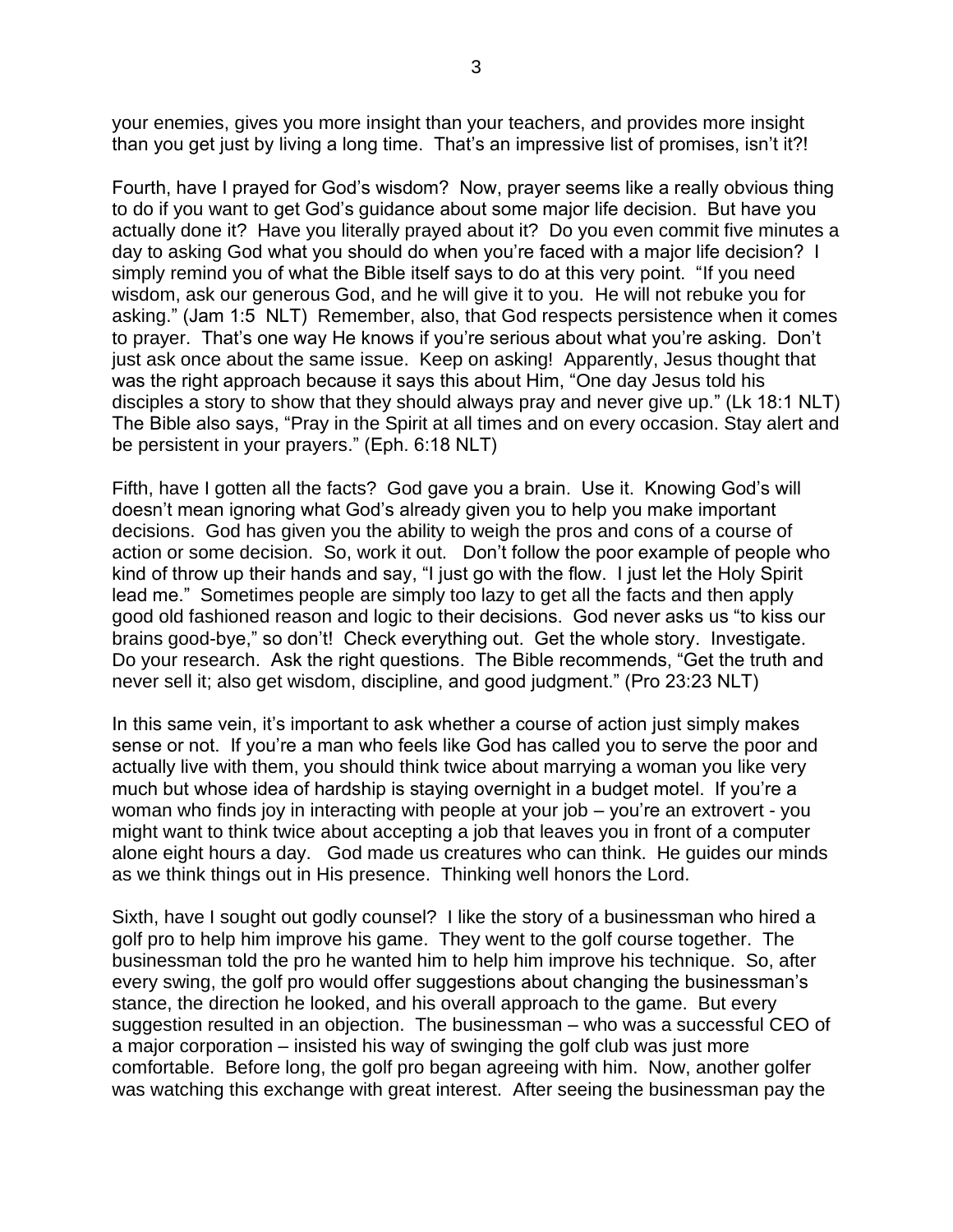pro and the pro walk away with a giant grin on his face, the man approached the golf expert. He asked him, "What happened? In the middle of the session you just began to tell him whatever he wanted to hear." Here's how the golf pro responded. "You know, I've been at this long enough to know what people want. That man wasn't paying me for my advice. He was paying me to be his echo."

Rejecting or avoiding the opportunity to get and follow through on advice when it comes to major life decisions is not a sign of maturity or healthy independence. There are always going to be people who know the Bible better than you do, who know human nature better than you do, who know what questions to ask better than you do, and who know your own strengths and weaknesses better than you do. So be on the lookout for people who know God authentically, who live godly lives, and then ask for their advice. The Bible says, "Plans go wrong for lack of advice; many advisers bring success." (Pro 15:22 NT) Godly counselors are one of God's greatest gifts to you.

Here's a final question you might ask when you're trying to navigate through some major life decision. Have I examined my own desires? It's important to prayerfully ask yourself these questions, "What do I want? Why do I want it?" Have you asked yourself those first six questions and honestly been able to answer "Yes" to all of them? You're willing to obey God regardless? Yes. You're in fellowship with God? Yes. You've searched the Bible? Yes. You've asked God for wisdom? Yes. You've gotten the facts? Yes. You've obtained godly advice? Yes. If so, then God can also use your personal desires to direct you towards His will. Yes, it's true our desires have been corrupted by sin, so we have to be on our guard. Well and good. But, God can also transform our desires, work through them, and then direct us to do His will.

The Bible says, "Take delight in the Lord, and he will give you your heart's desires." (Ps 37:4 NLT) The order there is important. First, take delight in the Lord – who He is and what He's done. The more you focus on God, the more you can be sure your desires are godly, good, and in keeping with God's will for you. On the one hand, yes, it's a mistake to make personal happiness the be and end all for doing anything. You know the attitude. "God wants me to be happy, so I'll go ahead and do what I want to do even if it's contrary to the Bible." No way! On the other hand, it's just as much a mistake to assume God is in the business of making you unhappy. God does want to bless your life. God does want you to enjoy your life with Him. After all, God is a loving Father. If you have kids or grandkids, don't you want to bless their lives and see them experience the best things of life for all the right reasons? Of course! God, your Heavenly Father, is like that, too! Jesus put it well, "'So if you sinful people know how to give good gifts to your children, how much more will your heavenly Father give good gifts to those who ask him.'" (Mt 7:11 NLT) Now, if and when we can answer "Yes" to those questions when we're faced with a major decision in life, then let me suggest the following….

## **IF I CAN ANSWER "YES" TO THOSE QUESTIONS, THEN…**

I can make my decision in faith. As the old saying goes, there is a time "to fish or to cut bait." A time comes when you have to step out in faith, move ahead, and go for it. Yes,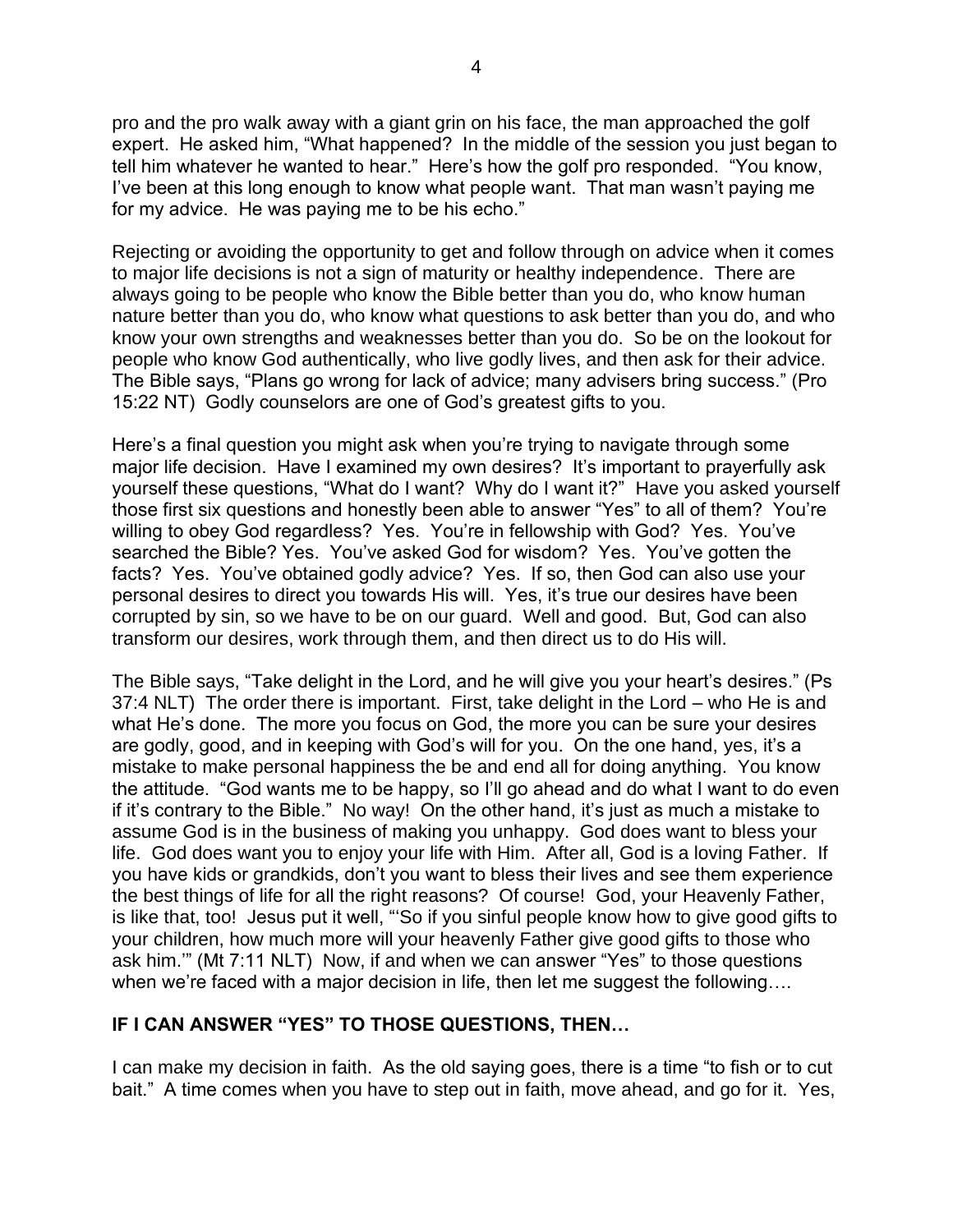you might still have some doubts and a lack of certainty; nevertheless, you move forward in faith. Someone might say, "Well, how can I be completely sure when it's God will?" In most cases, you will never be absolutely 100% positive you're doing God's will. If you were that sure, you wouldn't have to live by faith. The Bible does say, "It is impossible to please God without faith. Anyone who wants to come to him must believe that God exists and that he rewards those who sincerely seek him." (Heb 11:6 NLT)

What if I make a decision thinking it's God's will and it turns out to be a mistake? Personally, I believe God would rather have you make a mistake in faith then just do nothing in doubt. God is fully capable of overruling your mistakes and weaving them into the full tapestry of His will for your life. God is never thwarted by your mistakes in life or mine. God is never challenged by your errors in judgment. We've all made mistakes. We've all failed. We've all sinned. If God isn't bigger, greater, and grander than all of that, then why bother talking about the benefits of doing God's will? There's a wonderful promise revealed in this Scripture, "The Lord directs the steps of the godly. He delights in every detail of their lives. Though they stumble, they will never fall, for the Lord holds them by the hand." (Ps 37:23-24 NLT)

They don't fly the space shuttle anymore, but you can bet it had a multi-million dollar guidance system built into it. But it wasn't worth much to anyone until the space shuttle left the launch pad. It was worthless just sitting on the ground. Only when the shuttle began to move did the guidance system go into action. Even the biggest ships at sea are steered by a relatively small rudder. Just a fraction of a degree can change the direction of the ship by thousands of miles. But the rudder is useless unless the ship is in the water and moving. God won't guide your life or steer your course if you never get around to putting your life in gear. So get moving. Do what you know to be the will of God. Start serving Him in some way. Find a ministry here and do it. Ask God to show you a person who needs Jesus or needs your help and develop that relationship. Do what you know to be God's will and the rest will fall into place.

If I can answer "yes" to those questions, then I can allow circumstances to confirm God's will. People sometimes refer to God opening or closing doors. It's probably based on a verse in the Bible that says this about Jesus, "What he opens, no one can close; and what he closes, no one can open." (Rev 3:7 NLT) Think of that verse as referring to doors or circumstances over which we have no control. Doors of opportunity can often open at just the right time. Or they can close for some unknown reason. It's not so much that we should use circumstances to find out God's will for our lives. If we do that, we can often read into those circumstance whatever we want to read into them. Instead, circumstances can often confirm God's will after you've stepped out in faith and made a decision to move forward in life.

If I can answer "yes to those questions, then I can put all my trust in God and relax. Aren't you glad God is far more interested in you doing His will than you are in doing it? Trust Him to show you His will in His time. If you are trusting in Him and obeying Him, it becomes God's responsibility to reveal His will to you. It's been observed that you and I have a tendency to put our trust in the blueprint instead of putting our trust in the